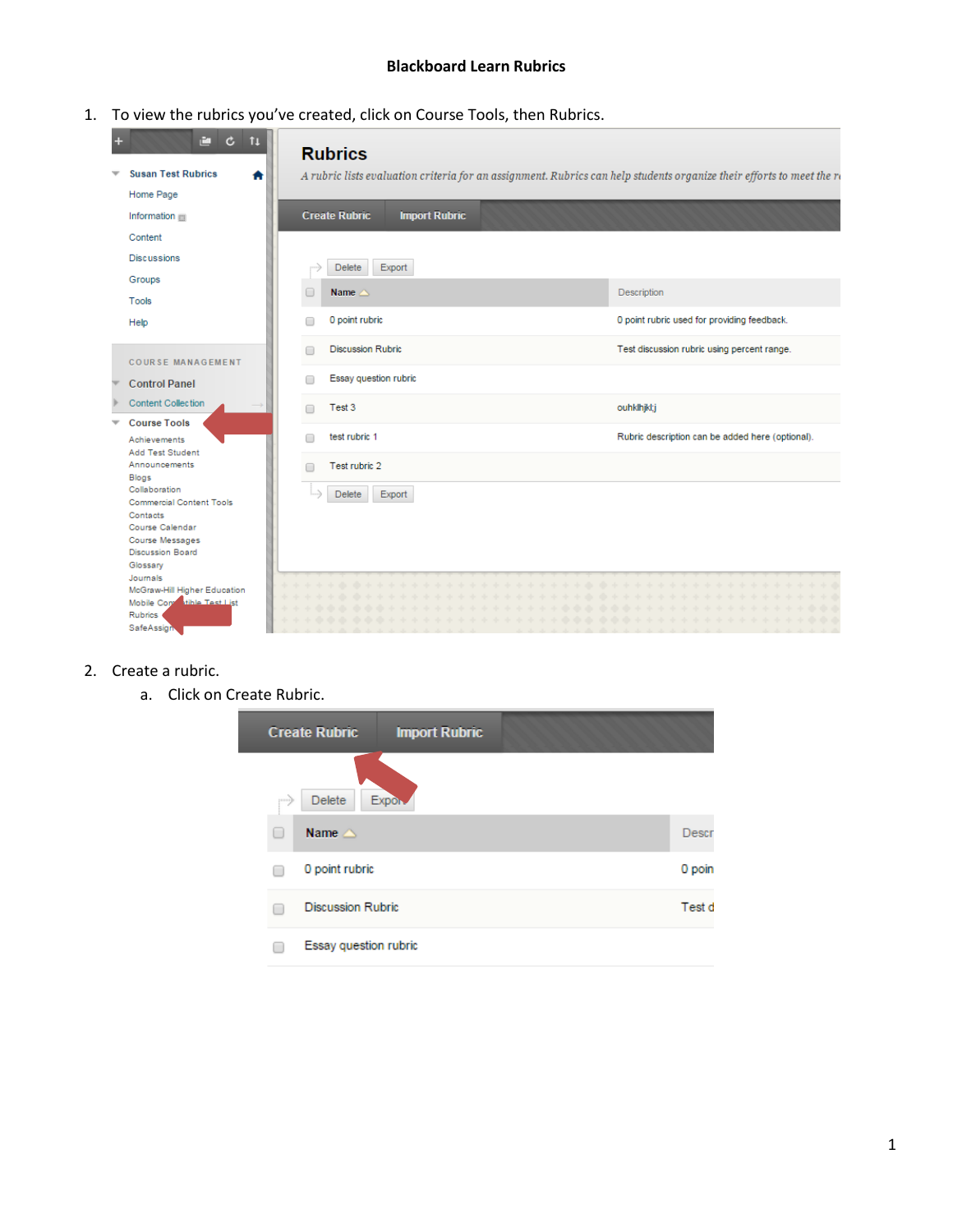b. Name the rubric. Provide an optional description (not seen by students).

| 1. Rubric Information |  |
|-----------------------|--|
| * Name                |  |
| Description           |  |
| 985                   |  |
|                       |  |
|                       |  |
|                       |  |
|                       |  |
|                       |  |

c. Enter the rubric details. You can create rubrics based on points, a point range, percentage, a percentage range, or no points. You can also add rows (criteria) and columns (levels of achievement). You can edit

the criteria titles and levels of achievement titles by clicking on the arrow **.** Enter descriptions for each level of achievement in the text boxes. Enter the weighting for the criteria (bellow shows 33%, 34%, and 33%).

2. Rubric Detail

The Rubric Grid lists Criteria (rows) for measuring Levels of Achievement (columns)

| Add Column<br>Add Row                                | Rubric Type: Percent Range<br><b>No Points</b><br>Points<br>Point Range | Show Criteria Weight<br>7               |                              |
|------------------------------------------------------|-------------------------------------------------------------------------|-----------------------------------------|------------------------------|
|                                                      | Levels of Achieve Percent<br><b>Percent Range</b>                       |                                         |                              |
| Criteria <sub>TL</sub>                               | Novice <sup></sup>                                                      | Competent of                            | <b>Proficient</b>            |
| Formatting $\heartsuit$<br>Weight 33.00<br>$\%$      | Percent o<br>abg                                                        | Percent 50<br>$\overline{abg}$          | Percent 100<br>abg           |
| <b>Organization</b><br>Weight 34.00<br>$\%$          | Percent <sub>0</sub><br>abg                                             | Percent <sub>50</sub><br>$\frac{ab}{b}$ | Percent 100<br>abç           |
| Grammar <a><br/><math>\%</math><br/>Weight 33.00</a> | Percent <sub>0</sub><br>$\overline{abg}$                                | Percent 50<br>4<br>abg                  | Percent 100<br>$\frac{a}{2}$ |
| Total Weight: 100.00%                                | <b>Balance Weights</b>                                                  |                                         |                              |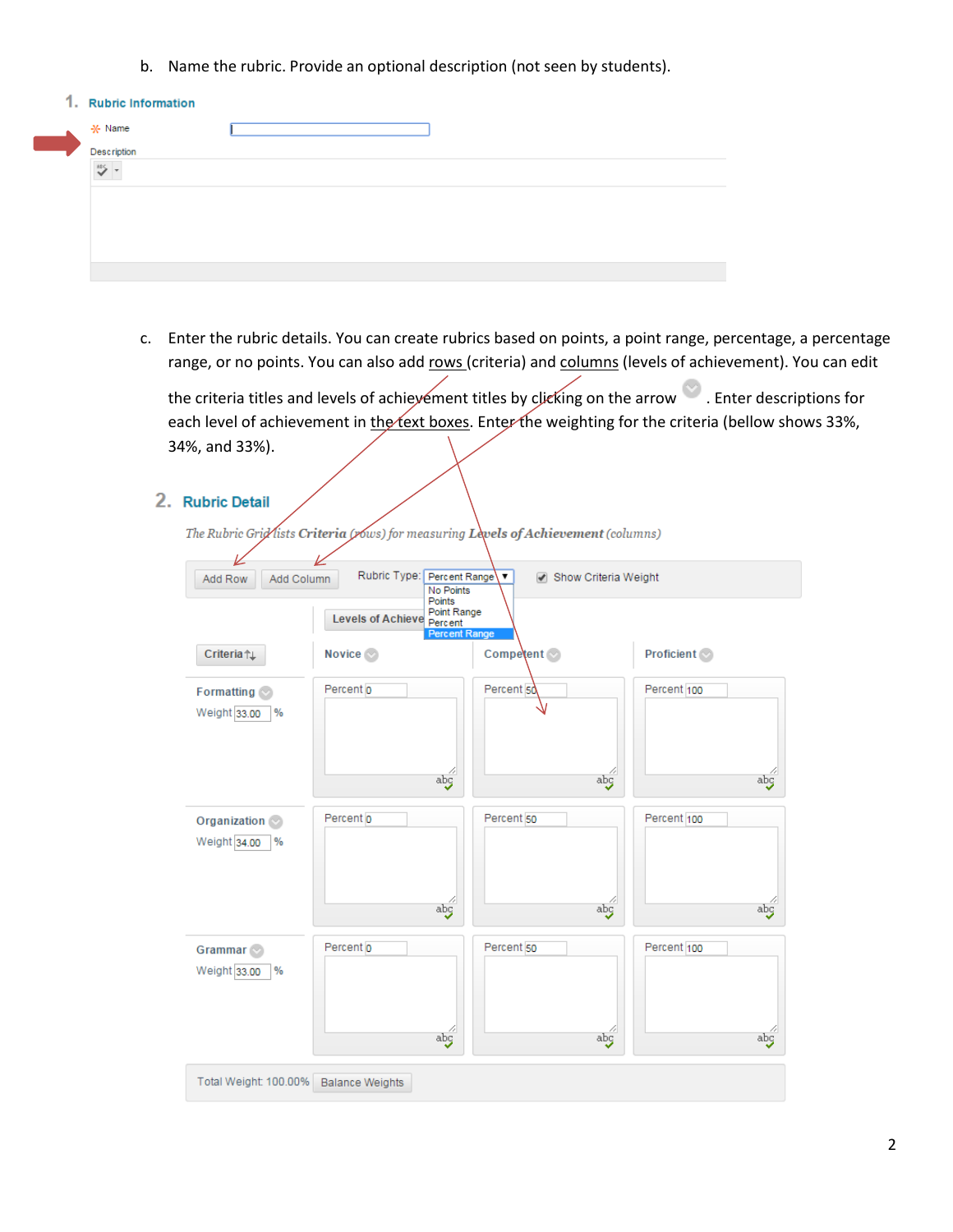### d. Click Submit when finished.

# 3. Submit

Click Submit to proceed. Click Cancel to quit.



- 3. Attach a rubric to an assignment (a Drop Box in Angel).
	- a. Click on Content, find the assignment you want to add the rubric, click on the arrow then click Edit.

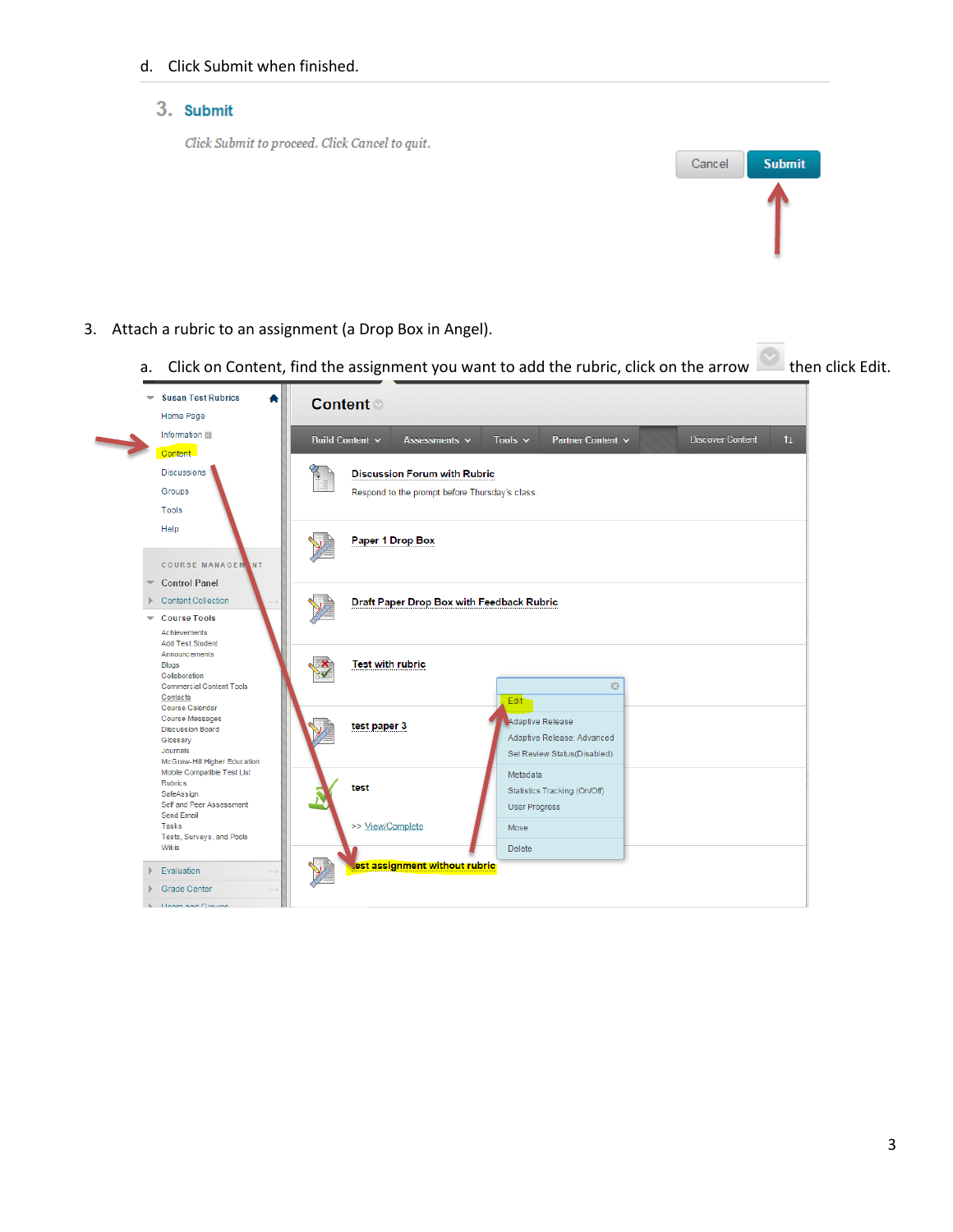b. Click on Add Rubric, then Select Rubric.

|                     |                           |                | -x- Name and Color | test assignment without rubric |                      |                           |                          |                                                                                                                                                                                                                                                                                                                                                                                                      | Black |                             |  |  |                                |  |         |  |
|---------------------|---------------------------|----------------|--------------------|--------------------------------|----------------------|---------------------------|--------------------------|------------------------------------------------------------------------------------------------------------------------------------------------------------------------------------------------------------------------------------------------------------------------------------------------------------------------------------------------------------------------------------------------------|-------|-----------------------------|--|--|--------------------------------|--|---------|--|
|                     | Instructions              |                |                    |                                |                      |                           |                          |                                                                                                                                                                                                                                                                                                                                                                                                      |       |                             |  |  |                                |  |         |  |
| T                   | T                         | T <sub>T</sub> | Paragraph V Arial  |                                |                      |                           | $\overline{\phantom{a}}$ | 3(12pt)                                                                                                                                                                                                                                                                                                                                                                                              |       | ▼ 旧 · 旧 · T · ノ · 々 回 i X × |  |  |                                |  |         |  |
| Y,                  | D                         |                |                    |                                |                      |                           |                          |                                                                                                                                                                                                                                                                                                                                                                                                      |       |                             |  |  |                                |  |         |  |
|                     |                           |                |                    |                                |                      |                           |                          | $\textcircled{\tiny{\bullet}}\textcircled{\tiny{\bullet}}$ Ea El $f_x$ $\textcircled{\tiny{\bullet}}$ Mashups $\textup{\tiny{\bullet}}$ T $\textup{\tiny{\bullet}}\textup{\tiny{\bullet}}$ $\textcircled{\tiny{\bullet}}\textcircled{\tiny{\bullet}}$ $\textup{\tiny{\bullet}}$ EB EB EB EB EB EB EB ED $\textup{\tiny{\bullet}}$ EB $\textup{\tiny{\bullet}}$ ED $\textup{\tiny{\bullet}}$ m/ml css |       |                             |  |  |                                |  |         |  |
|                     |                           |                |                    |                                |                      |                           |                          |                                                                                                                                                                                                                                                                                                                                                                                                      |       |                             |  |  |                                |  |         |  |
|                     |                           |                |                    |                                |                      |                           |                          |                                                                                                                                                                                                                                                                                                                                                                                                      |       |                             |  |  |                                |  |         |  |
|                     |                           |                |                    |                                |                      |                           |                          |                                                                                                                                                                                                                                                                                                                                                                                                      |       |                             |  |  |                                |  |         |  |
|                     |                           |                |                    |                                |                      |                           |                          |                                                                                                                                                                                                                                                                                                                                                                                                      |       |                             |  |  |                                |  |         |  |
| Path: p             |                           |                |                    |                                |                      |                           |                          |                                                                                                                                                                                                                                                                                                                                                                                                      |       |                             |  |  |                                |  | Words:0 |  |
|                     |                           |                |                    |                                |                      |                           |                          |                                                                                                                                                                                                                                                                                                                                                                                                      |       |                             |  |  |                                |  |         |  |
|                     |                           |                |                    |                                |                      |                           |                          |                                                                                                                                                                                                                                                                                                                                                                                                      |       |                             |  |  |                                |  |         |  |
|                     |                           |                |                    |                                |                      |                           |                          |                                                                                                                                                                                                                                                                                                                                                                                                      |       |                             |  |  |                                |  |         |  |
|                     |                           |                |                    |                                |                      |                           |                          |                                                                                                                                                                                                                                                                                                                                                                                                      |       |                             |  |  |                                |  |         |  |
| 2. Assignment Files | <b>Attach File</b>        |                |                    |                                |                      | <b>Browse My Computer</b> |                          | <b>Browse Content Collection</b>                                                                                                                                                                                                                                                                                                                                                                     |       |                             |  |  |                                |  |         |  |
|                     |                           |                |                    |                                |                      |                           |                          |                                                                                                                                                                                                                                                                                                                                                                                                      |       |                             |  |  |                                |  |         |  |
|                     |                           |                |                    |                                |                      |                           |                          |                                                                                                                                                                                                                                                                                                                                                                                                      |       |                             |  |  |                                |  |         |  |
|                     |                           |                |                    |                                |                      |                           |                          |                                                                                                                                                                                                                                                                                                                                                                                                      |       |                             |  |  |                                |  |         |  |
| 3. Grading          | -X- Points Possible       |                |                    | 100                            |                      |                           |                          |                                                                                                                                                                                                                                                                                                                                                                                                      |       |                             |  |  |                                |  |         |  |
|                     | <b>Associated Rubrics</b> |                |                    | Add Rubric ¥                   |                      |                           |                          |                                                                                                                                                                                                                                                                                                                                                                                                      |       |                             |  |  |                                |  |         |  |
|                     |                           |                |                    |                                | <b>Select Rubric</b> |                           |                          |                                                                                                                                                                                                                                                                                                                                                                                                      | dited |                             |  |  | <b>Show Rubric to Students</b> |  |         |  |

c. Click the rubric you want to attach, then click Submit.

|                                             | <b>Select Rubrics</b>         |                          |                                               |             |                                                  |                                           |   |          |  |                         |  |         |                  |               |  |
|---------------------------------------------|-------------------------------|--------------------------|-----------------------------------------------|-------------|--------------------------------------------------|-------------------------------------------|---|----------|--|-------------------------|--|---------|------------------|---------------|--|
|                                             | Name $\triangle$              |                          |                                               | Description |                                                  |                                           |   |          |  |                         |  |         | Date Last Edited |               |  |
|                                             | 0 point rubric                |                          |                                               |             | 0 point rubric used for providing feedback.      |                                           |   |          |  |                         |  |         | 11/19/14 3:35 PM |               |  |
| $\Box$                                      | <b>Discussion Rubric</b><br>Ō |                          |                                               |             | Test discussion rubric using percent range.      |                                           |   |          |  |                         |  |         | 11/20/14 2:12 PM |               |  |
| Г                                           | Essay question rubric         |                          |                                               |             |                                                  |                                           |   |          |  |                         |  |         | 11/19/14 4:32 PM |               |  |
| $\blacktriangleright$                       | test rubric 1                 |                          |                                               |             | Rubric description can be added here (optional). |                                           |   |          |  |                         |  |         | 11/19/14 3:28 PM |               |  |
|                                             |                               |                          |                                               |             |                                                  |                                           |   |          |  |                         |  |         |                  |               |  |
|                                             |                               |                          |                                               |             |                                                  |                                           |   |          |  |                         |  |         |                  |               |  |
| ****<br><b>- + + +</b>                      |                               | -                        | * * * * * * * * * * * * *                     |             |                                                  | .                                         | - | the site |  | ada ada ada ada ada ada |  |         |                  |               |  |
| <b>For the state</b><br>and a dealer dealer | ---                           | + +<br>***************** | **********<br>+ + + + + + + + + + + + + + + + |             |                                                  | + + + + + + + + + + + +<br>************** |   |          |  |                         |  | -1-1-1- |                  |               |  |
|                                             | Selected Rubrics 1 0          |                          |                                               |             |                                                  |                                           |   |          |  |                         |  |         | Cancel           | <b>Submit</b> |  |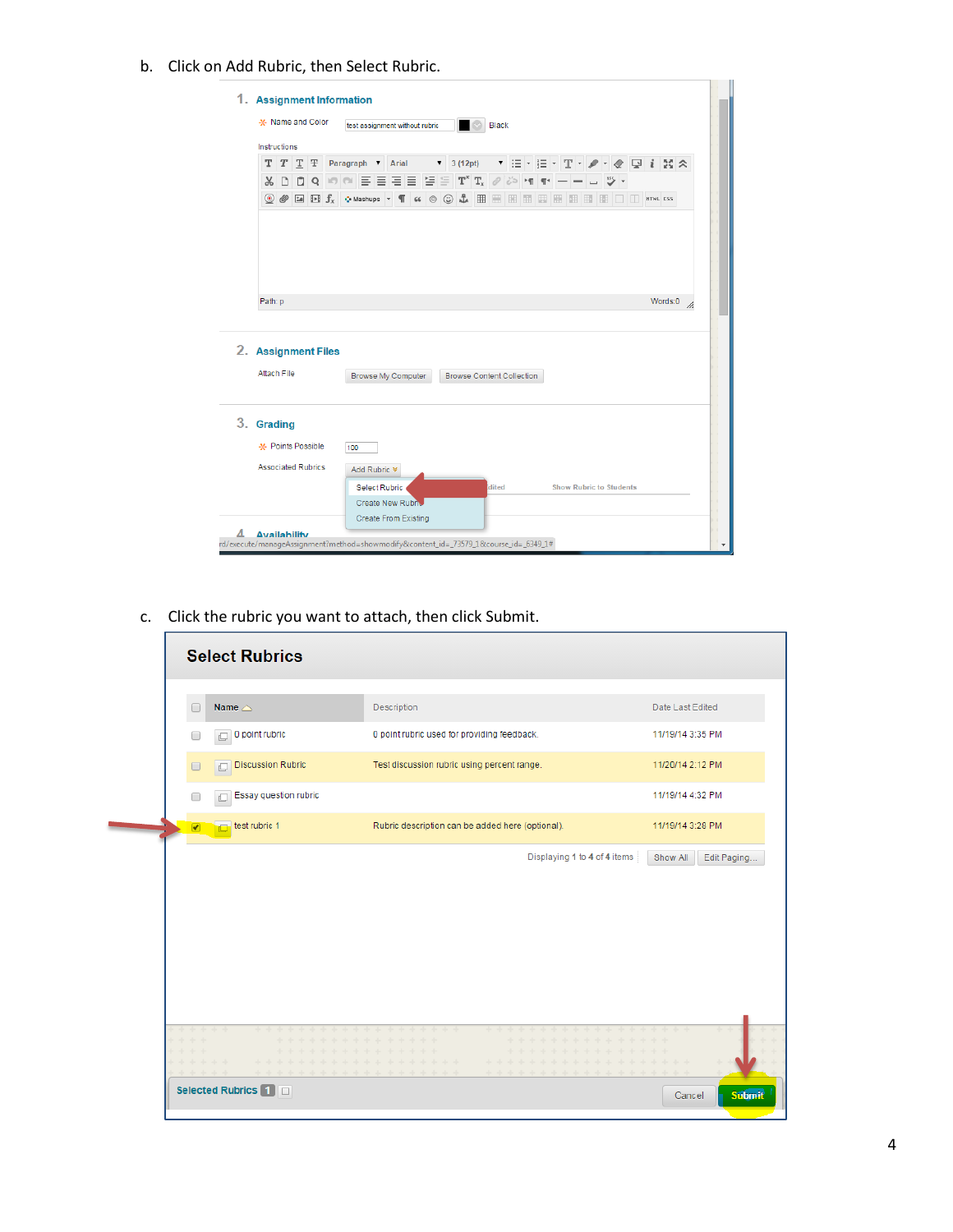d. Make the rubric visible to students: On the right hover mouse over this area. Click on Yes With Rubric Scores.

|                           | CHER OIL TES WILLI RUDITE SCOTES. |                        |                              |                                          |  |
|---------------------------|-----------------------------------|------------------------|------------------------------|------------------------------------------|--|
| 3.<br>Grading             |                                   |                        |                              |                                          |  |
| -X- Points Possible       | 100                               |                        |                              |                                          |  |
| <b>Associated Rubrics</b> | Add Rubric <sup>¥</sup>           |                        |                              |                                          |  |
|                           | Name                              | <b>Type</b>            | Date Last<br><b>Edited</b>   | Show<br>Rubric<br><b><i>students</i></b> |  |
|                           | test rubric 1<br>圈                | Used for Grading<br>日本 | Nov 19, 2014<br>$3.28.25$ DM | <b>N</b> No                              |  |
|                           |                                   |                        | Yes (With Rubric Scores)     |                                          |  |
|                           |                                   |                        | Yes (Without Rubric Scores)  |                                          |  |
| <b>Availability</b><br>4. |                                   |                        | After Grading                |                                          |  |

e. Now the rubric is visible to students. Click Submit and the rubric will be attached.

| 3.<br><b>Grading</b>      |                            |               |                            |                               |                                          |
|---------------------------|----------------------------|---------------|----------------------------|-------------------------------|------------------------------------------|
| -X- Points Possible       | 100                        |               |                            |                               |                                          |
| <b>Associated Rubrics</b> | Add Rubric *               |               |                            |                               |                                          |
|                           |                            | <b>Name</b>   | <b>Type</b>                | Date Last<br><b>Edited</b>    | <b>Show Rubric to</b><br><b>Students</b> |
|                           | $\bullet$ $\Box$ $\bullet$ | test rubric 1 | <b>EV</b> Used for Grading | Nov 19,<br>2014<br>3:28:25 PM | Ves (With Rubric Scores)                 |
|                           |                            |               |                            |                               |                                          |

### **Submit**

Click Submit to finish. Click Cancel to quit without saving changes. Cancel Submit For a video tutorial about creating rubrics, view this video: <https://www.youtube.com/watch?v=ReR0icb-4Vk&list=PLontYaReEU1tzu1T5gfiX-JQA5nBc3isN&index=9>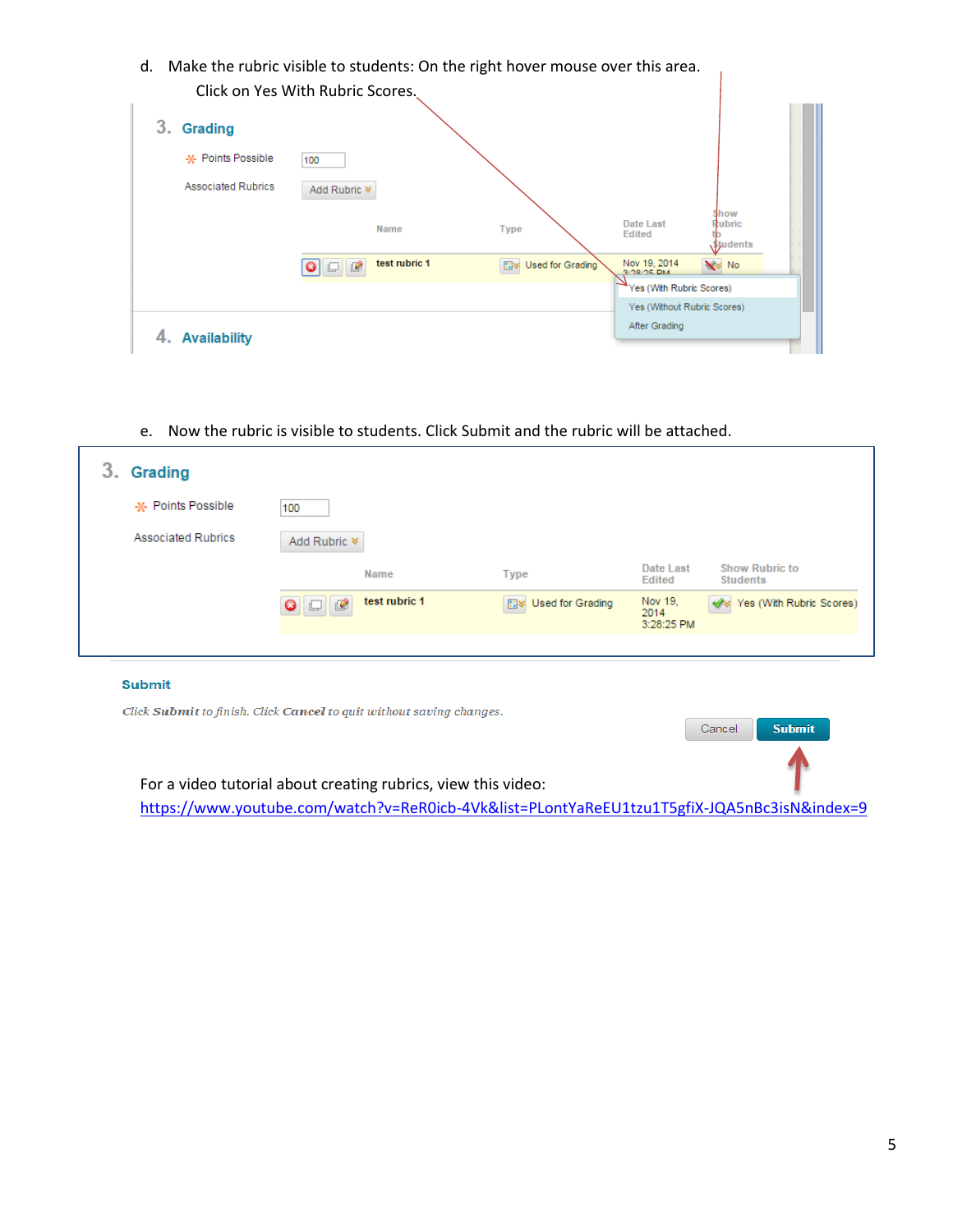- 4. Grade an assignment using a rubric.
	- a. Click on Grade Center, then click on Needs Grading. Click on the student name to show their assignment submission.

| $C = C$ $T$<br>$\ddot{\phantom{1}}$<br>$\blacktriangledown$ Susan Test Course<br>合<br><b>Transfer AL107SW</b><br><b>Home Page</b>                                                            | <b>Needs Grading</b><br>the list. More Help                            | Instructors can view attempts ready for grading or review on the Needs Grading page. Click Grade All to begin grading and reviewing immediately, or sort columns or apply filters to narrow |                                                                                            |                              |                         |
|----------------------------------------------------------------------------------------------------------------------------------------------------------------------------------------------|------------------------------------------------------------------------|---------------------------------------------------------------------------------------------------------------------------------------------------------------------------------------------|--------------------------------------------------------------------------------------------|------------------------------|-------------------------|
| Information III                                                                                                                                                                              | <b>Grade All</b>                                                       |                                                                                                                                                                                             |                                                                                            |                              | Filter                  |
| Content<br><b>Discussions</b><br>Groups                                                                                                                                                      | Item<br>Category<br>$\triangledown$ All Items<br><b>All Categories</b> | User<br><b>v</b>   All Users                                                                                                                                                                | Date Submitted<br>$\pmb{\mathrm{v}}$<br>Any Date $\mathbf{v}$<br>Enter dates as mm/dd/yyyy | Go                           | $\odot$                 |
| Tools                                                                                                                                                                                        |                                                                        |                                                                                                                                                                                             |                                                                                            |                              |                         |
| Help                                                                                                                                                                                         | 1 total items to grade.                                                |                                                                                                                                                                                             |                                                                                            |                              |                         |
| <b>COURSE MANAGEMENT</b>                                                                                                                                                                     | Category                                                               | Item Name                                                                                                                                                                                   | <b>User Attempt</b>                                                                        | Date Submitted $\triangle$   | Due Date                |
| $\blacktriangledown$ Control Panel                                                                                                                                                           | <b>Session I Learning Style Paper</b>                                  | Session I Learning Style Paper Drop Box                                                                                                                                                     | Susan (Test Student) Gallanis                                                              | November 25, 2014 1:08:04 PM |                         |
| Content Collection<br>Course Tools<br>$\blacktriangleright$ Evaluation<br>Grade Center<br>$\overline{\phantom{a}}$<br><b>Needs Grading</b><br><b>Full Grade Center</b><br><b>Assignments</b> |                                                                        |                                                                                                                                                                                             |                                                                                            | Displaying 1 to 1 of 1 items | Show All<br>Edit Paging |

b. You can enter comments and feedback without downloading the paper (inline grading). More information about inline grading is described in the Blackboard Basics session. To view and grading using the rubric, click on the small arrow.

| User: Susan (Test Student) Gallanis (Attempt 1 of 1)<br>View: Needs Grading                                                                                                                                                                                                                                                                                                                                                                                                                             |                                               |                                                         | Exit | $\langle 2$ of 4 $\rangle$ |
|---------------------------------------------------------------------------------------------------------------------------------------------------------------------------------------------------------------------------------------------------------------------------------------------------------------------------------------------------------------------------------------------------------------------------------------------------------------------------------------------------------|-----------------------------------------------|---------------------------------------------------------|------|----------------------------|
| $\odot$<br>$\Box$ Comment $\Box$<br>$^{\circ}$<br>1 of 1 $\sqrt{ }$<br>$\wedge$                                                                                                                                                                                                                                                                                                                                                                                                                         | <b>E</b> crocodoc<br>$\overline{\mathcal{R}}$ | Assignment Details ~                                    |      | $\sum_{k=1}^{n}$           |
| Draw / Highlight aA Text ABE Strikeout<br>$\bullet$ Comment $\bullet$                                                                                                                                                                                                                                                                                                                                                                                                                                   | $\rightarrow$                                 | <b>GRADE</b><br><b>Last Graded Attempt</b>              |      | /100                       |
|                                                                                                                                                                                                                                                                                                                                                                                                                                                                                                         |                                               | 1/12/15 9:06 AMAttempt                                  |      | /100                       |
| This video will show you how to make a Rubric and use it in your course in ANGEL.                                                                                                                                                                                                                                                                                                                                                                                                                       |                                               | <b>SUBMISSION</b><br>Rubric Script 2.docx               |      | $\pm$                      |
| To do this, go to the manage tab in your course and in the lower right hand corner there is a                                                                                                                                                                                                                                                                                                                                                                                                           |                                               | <b>COMMENTS</b>                                         |      |                            |
| link to the rubric manager. Once you create a rubric in ANGEL, it can be copied to your course<br>from semester to semester.                                                                                                                                                                                                                                                                                                                                                                            |                                               | <b>Susan (Test Student) Gallanis</b><br>1/12/15 9:06 AM |      |                            |
| I'm going to show you how to create a new rubric for this course. To start, click add a rubric,<br>and then click new. ANGEL has a rubric wizard that will walk you through the steps to creating<br>your own rubric. First, name the rubric (Test Rubric in this case). Then you can select the<br>number of columns for your rubric. ANGEL automatically defaults to four, but for this example I<br>am going to change it to 5 because it reflects an A-F grading scale. Next, select the weight for |                                               | Here's my paper!                                        |      |                            |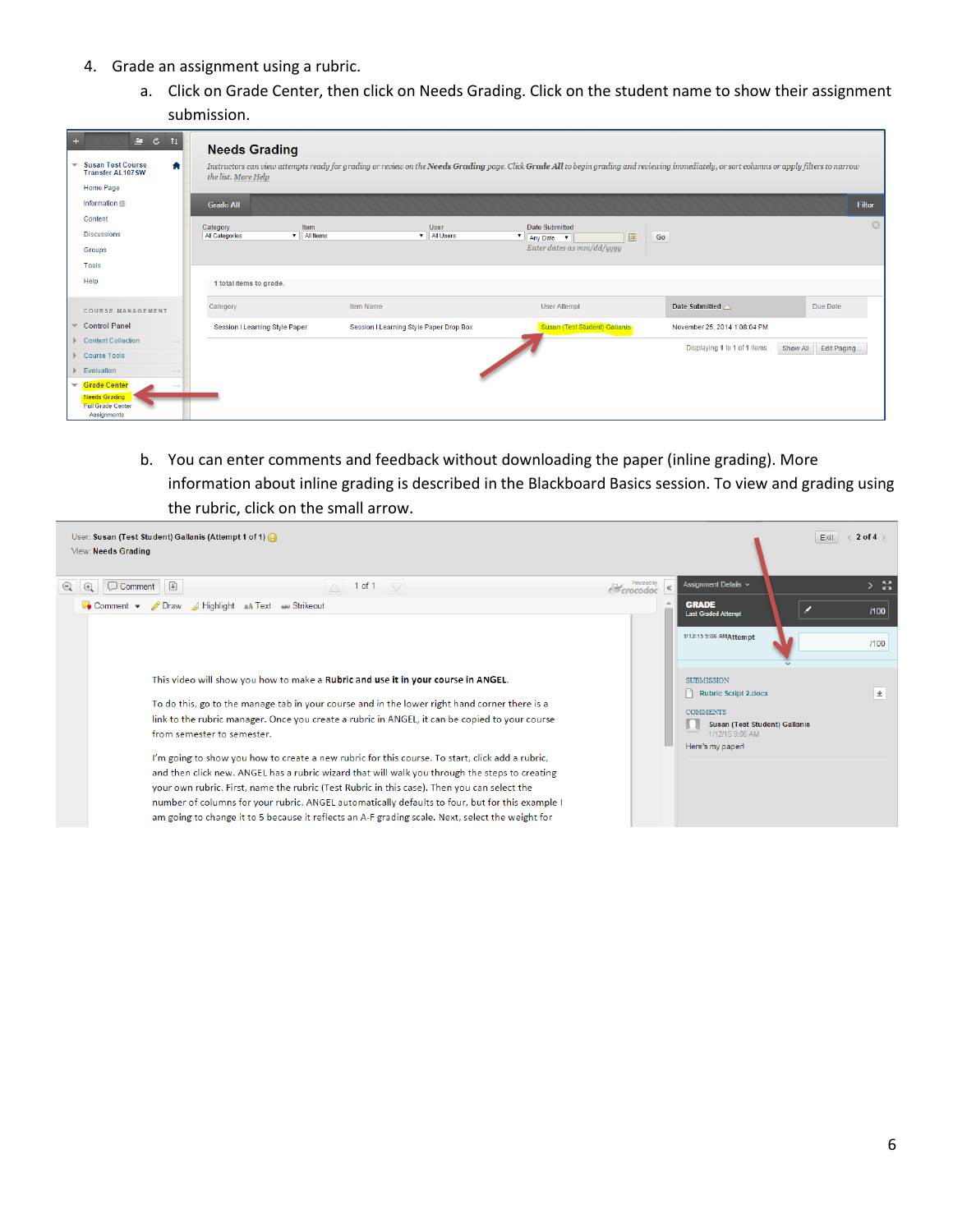c. Click on the rubric title to view the rubric.

| Assignment Details ~                       |                             | 52<br><b>VN</b> |
|--------------------------------------------|-----------------------------|-----------------|
| <b>GRADE</b><br><b>Last Graded Attempt</b> |                             | /100            |
| 1/12/15 9:06 AMAttempt                     |                             | /100            |
| <b>GRADE BY RUBRIC</b>                     |                             |                 |
| TEST RUBRIC 1 Used for Grading             |                             |                 |
| FEEDBACK - SHOWN TO LEARNER                |                             |                 |
|                                            |                             |                 |
| $\ddot{v}$ - $A \circledcirc$              | Character count: 0          | h.              |
| Add Notes                                  |                             |                 |
| Cancel                                     | <b>Submit</b><br>Save Draft |                 |
| ×                                          |                             |                 |

d. Click on Show Descriptions to show more rubric details. Click on Show Feedback to enter individual feedback. Click on the buttons to grade using the rubric.

| Assignment Details ~                       | <b>AN</b> |
|--------------------------------------------|-----------|
| <b>GRADE</b><br><b>Last Graded Attempt</b> | /100      |
| 1/12/15 9:06 AMAttempt                     | 85/100    |
| <b>GRADE BY RUBRIC</b>                     |           |
| TEST RUBRIC 1 Used for Grading             | $\Box$    |
| □ Show Descriptions □ Show Feedback        |           |
| <b>THESIS STATEMENT</b>                    | (15%)     |
| <b>Novice</b> 10 (10%) points              |           |
| Competent 15 (15%) points                  |           |
| 31131313132                                |           |
| Proficient 18 (18%) points                 |           |
| $\odot$ New Column4 20 (20%) points        |           |
| Feedback:                                  |           |
| Nice job!                                  |           |